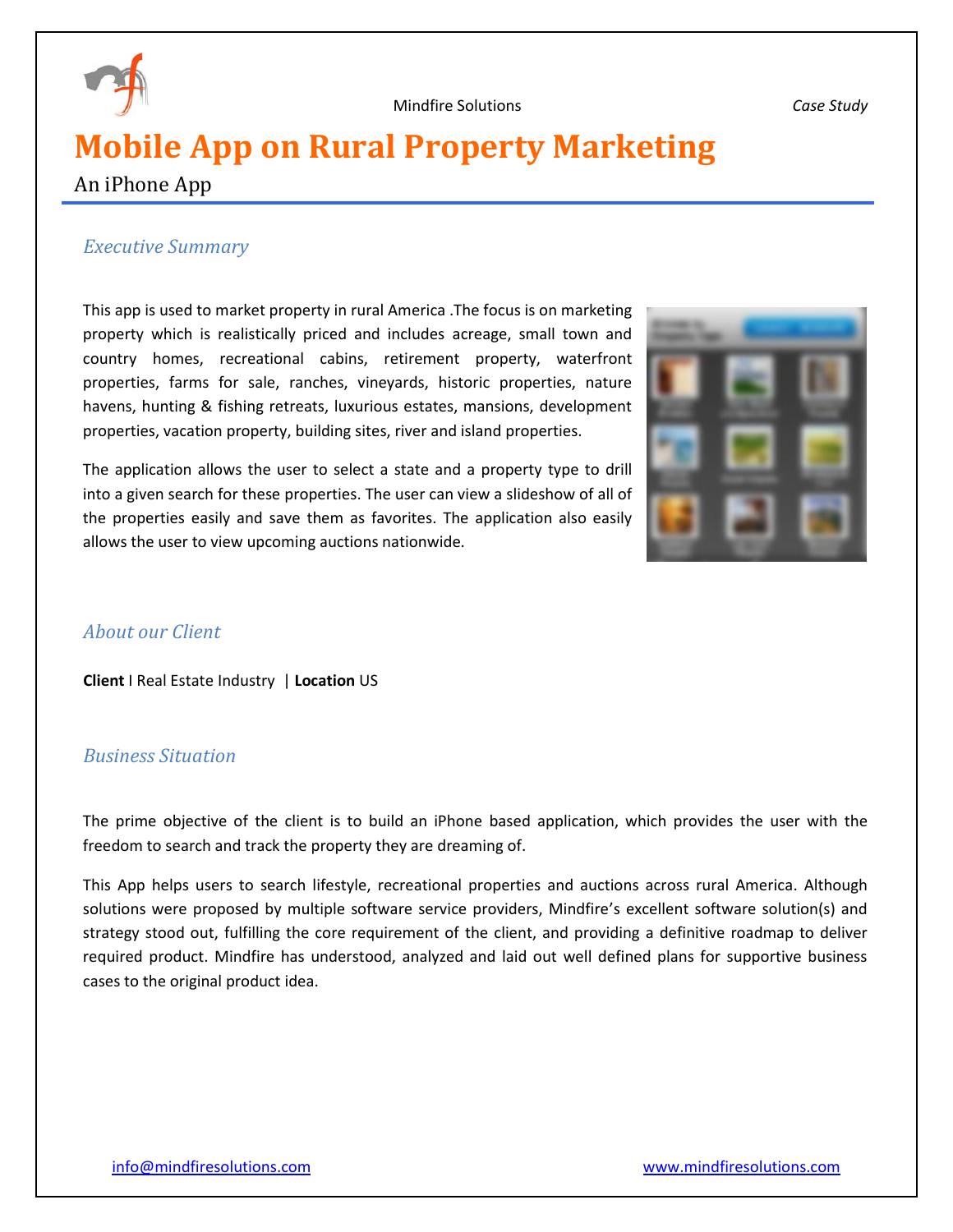

#### Mindfire Solutions *Case Study*

## *Solution Details* **The Mindfire Solution**

The complete solution to build and execute the software product in a services model .The app home screen contains the following features :-

**Browse :** In browse field, user can easily browse property by Property type. Like:

- a) Bed and breakfast
- b) Farm , Ranch and Agricultural
- c) Commercial property.
- d) Development Land.
- e) Desert Property.
- f) Log Home Property and many more options.

**My Search:** This field shows the list of searched results selected by the user choice .

**Auctions:** Search for auctioneers nationwide offering a wide range of auction services including home auctions, farm auctions, land auctions, commercial real estate auctions and personal property auctions.

**Favorites:** Contains the list of the user selected property which can be saved by the user as favorites.

**Info:** Provides the details and information about the app to the user for contact and address for further detail of search.

Apart from these, there were other pages developed where users can contact property Agent, show gallery of properties and many more….

#### *Achievements*

As per the clients requirement the app had to be the best in providing users the option to search for country real estate - Historic properties, farms and [ranches for sale,](http://www.unitedcountry.com/Ranches/Index.htm) [development land,](http://www.unitedcountry.com/DevelopmentLand) [lakefront property,](http://www.unitedcountry.com/LakeHomeProperty) [mountain](http://www.unitedcountry.com/MountainProperty)  [property,](http://www.unitedcountry.com/MountainProperty) [recreational property,](http://www.unitedcountry.com/RecreationalProperty) [commercial property,](http://www.unitedcountry.com/CommercialProperty) [real estate auctions](http://www.ucauctionservices.com/) and more.This app includes a large data, managing of which was a very tough task for mobile platform without losing out quality or speed of the App. But the highly capable iPhone development team at Mindfire Solutions brainstormed and overcame the situation to produce an application as desired by the customer.

### *Technologies*

iPhone SDK, Xcode 3.1, Cocoa Touch, Core Graphics, Plist/ XML, Web services.